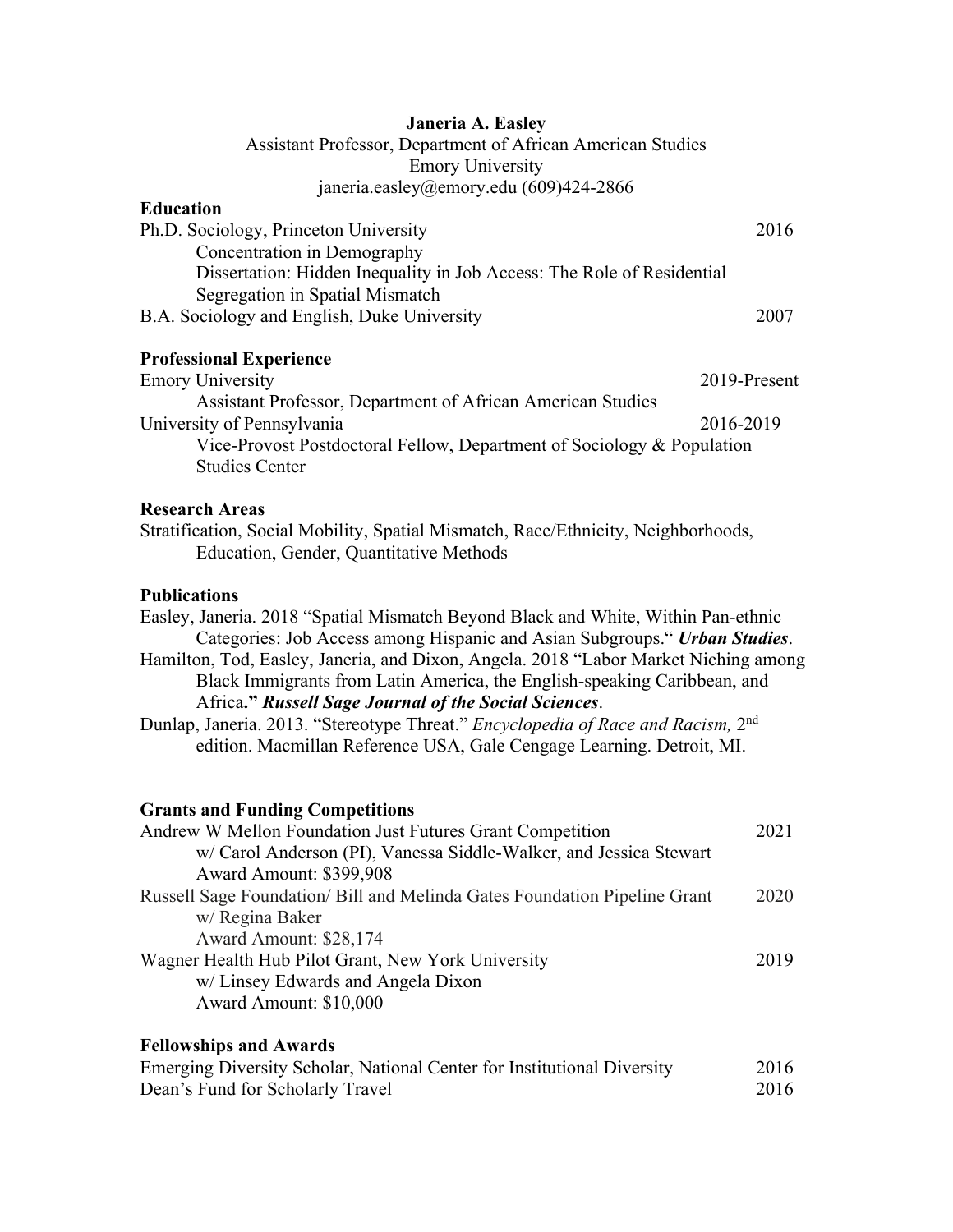| Dean's Fund for Scholarly Travel                                                                                                 | 2015             |
|----------------------------------------------------------------------------------------------------------------------------------|------------------|
| Honorable Mention, NSF Graduate Research Fellowship                                                                              | 2012             |
| Honorable Mention, Bethune Writing Award, Duke University,                                                                       | 2010             |
| UNC-Chapel Hill Moore Undergraduate Research Apprenticeship Program                                                              | 2009             |
| <b>Presentations and Poster Sessions</b>                                                                                         |                  |
| Wagner Seminar Series New York University                                                                                        | Oct 2021         |
| "Poverty, Racism, and Commercial (Dis)Investment: The role of concentrated<br>poverty and racial composition"                    |                  |
| Department of African American Studies at Emory University                                                                       | Mar 2018         |
| "Owning while Black, Owning as an Immigrant: Lingering Disparities in<br>Access to Homeownership"                                |                  |
| Policy Research Group University of North Carolina                                                                               | Feb 2018         |
| "Race, Immigration, and Homeownership: Disentangling Trajectories<br>across Cohorts and National Origin"                         |                  |
| Education and Inequality Mini-Conferences University Of Pennsylvania                                                             | Jan 2018         |
| "Homeownership among U.S. immigrants: Trends across time in the U.S.<br>Using repeated cross-sections"                           |                  |
| Association for Public Policy Analysis and Management (APPAM)                                                                    | Nov 2017         |
| "Teacher Perceptions of Student Ability: What's Driving Differences by<br>Race?"                                                 |                  |
| Population Studies Center Colloquium University of Pennsylvania                                                                  | Jan 2017         |
| "Hidden Inequality in Job Access: Spatial Mismatch Beyond Black and White"                                                       |                  |
| Society for the Study of Social Problems Chicago, IL                                                                             | Aug 2016         |
| "Labor Market Outcomes: Does Space Always Matter"                                                                                |                  |
| Population Association of America, Washington, DC. (Poster Session)                                                              | April 2016       |
| "Homeownership Among Native- and Foreign- Born Blacks in the United States:                                                      |                  |
| Who Achieves the America Dream?"                                                                                                 |                  |
| Society for the Study of Social Problems Chicago, IL                                                                             | Aug 2015         |
| "Spatial Mismatch: Beyond Black and White, Within Pan-ethnicity"                                                                 |                  |
| American Sociological Association Chicago, IL (Roundtable)                                                                       | Aug 2015         |
| "Spatial Mismatch: Beyond Black and White, Within Pan-ethnicity"                                                                 |                  |
| Association of Black Sociologists Chicago, IL                                                                                    | Aug 2015         |
| "The Location of Employers and Businesses: Does Racial Composition Matter?"                                                      |                  |
| Population Association of America, San Diego, CA. (Poster Session Winner) May 2015<br>"Spatial Mismatch: Beyond Black and White" |                  |
| 19th Annual Aage Sørensen Memorial Conference, Princeton University<br>"Spatial Mismatch: Beyond Black and White"                | April 2015       |
| Society for the Study of Social Problems San Francisco, CA                                                                       | Aug 2014         |
| "The Location of Employers and Businesses: Does Racial Composition Matter?"                                                      |                  |
| American Sociological Association San Francisco, CA (Roundtable)                                                                 | Aug 2014         |
| "The Location of Employers and Businesses: Does Racial Composition Matter?"                                                      |                  |
| Population Association of America, Boston, MA. (Poster Session)                                                                  | May 2014         |
| "Racial Differences in the Transmission of Wealth"                                                                               |                  |
| Moore Undergraduate Research Apprenticeship Program<br>"Getting Rid of the Threat in the Air"                                    | <b>July 2009</b> |